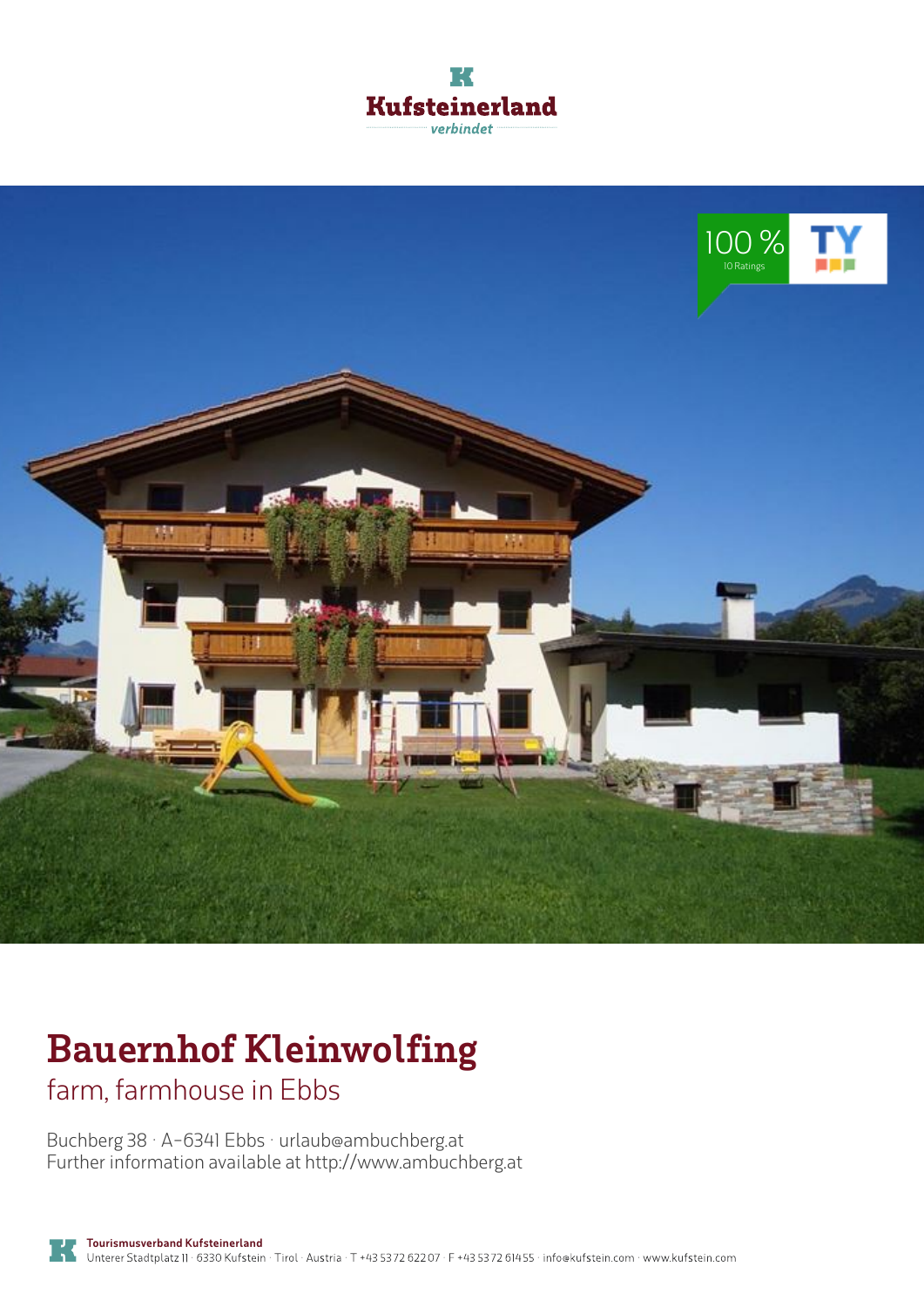

## **Bauernhof Kleinwolfing** farm, farmhouse in Ebbs

Our farm Kleinwolfing is situated at the Buchberg mountain between the lake Walchsee and the fortress city Kufstein. Your holiday home at the foot of the "Zahmer Kaiser" mountain is in summer as well as in winter the ideal starting point for an active holiday in pairs or with the whole family. Skiing, cross country skiing, snowshoe hikes, tobogganing or hiking, cycling, swimming or play golf - just "open the doors" and come on, have fun! P.S.: you can reach our holiday flat free of charges from



#### Facilities

meadowlands

### **Rooms and apartments**

Current offers



#### **Zahmer Kaiser holiday [apartment](https://www.kufstein.com/en/book/ebbs/farm-farmhouse/bauernhof-kleinwolfing.html?utm_medium=PDF&utm_campaign=Vermieter-Prospekt&utm_source=Bauernhof+Kleinwolfing)**

Modern, bright and well-equipped holiday apartment with balcony For 2 - 3 adults or max. 2 adults & 2 children (approx. 42 m<sup>2</sup>)  $*$  double bedroom  $*$  spacious bathroom with shower and toilet  $*$  eat-in ... 2-3 Personen · 1 Bedrooms · 42 <sup>m</sup><sup>²</sup>



**To the offer**